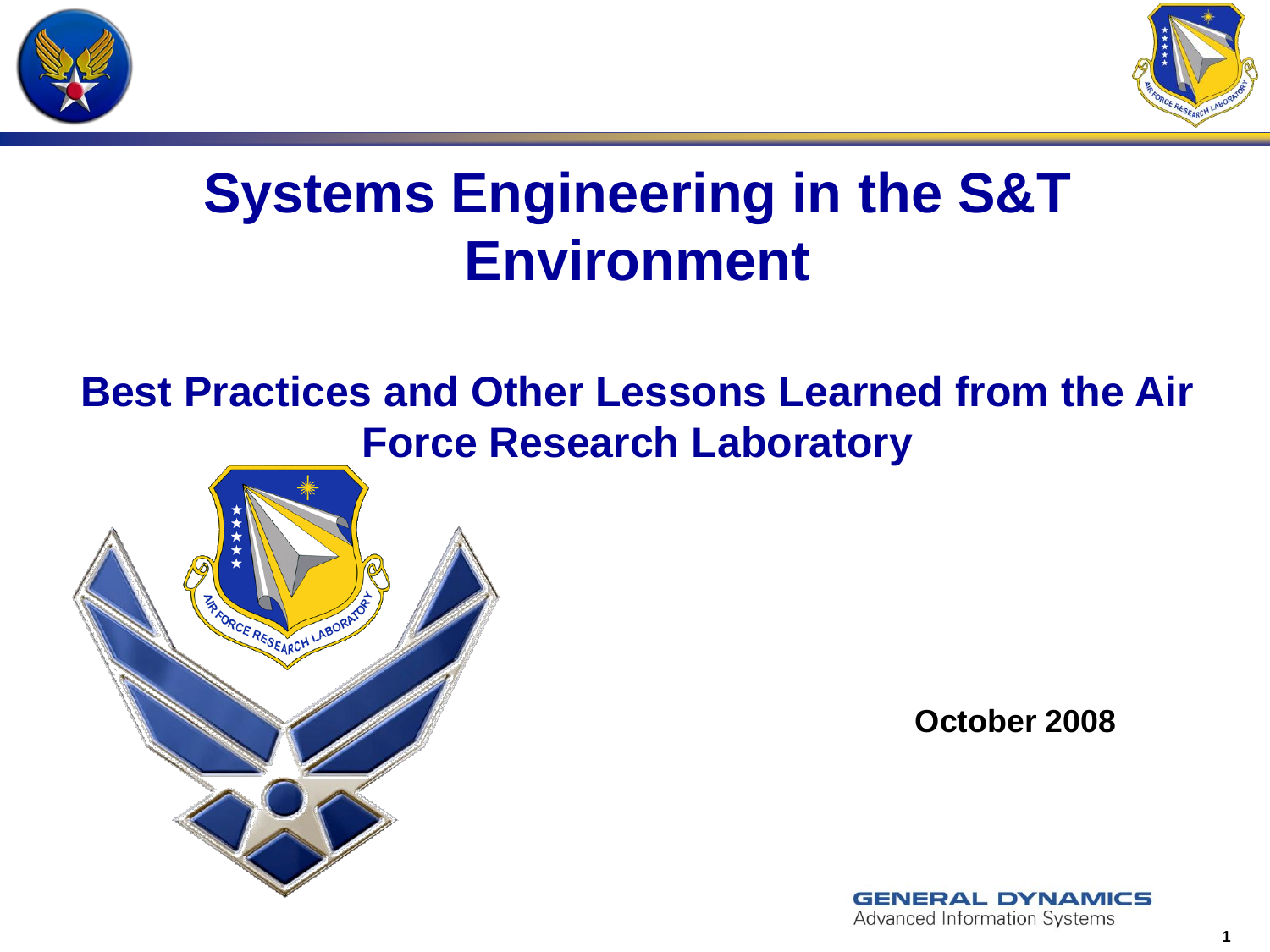





- **AFRL's SE Problem**
- **The TASE Study**
- **TASE Assessment Results – Best Practices**
- **TASE Recommendations**
- **Conclusions**

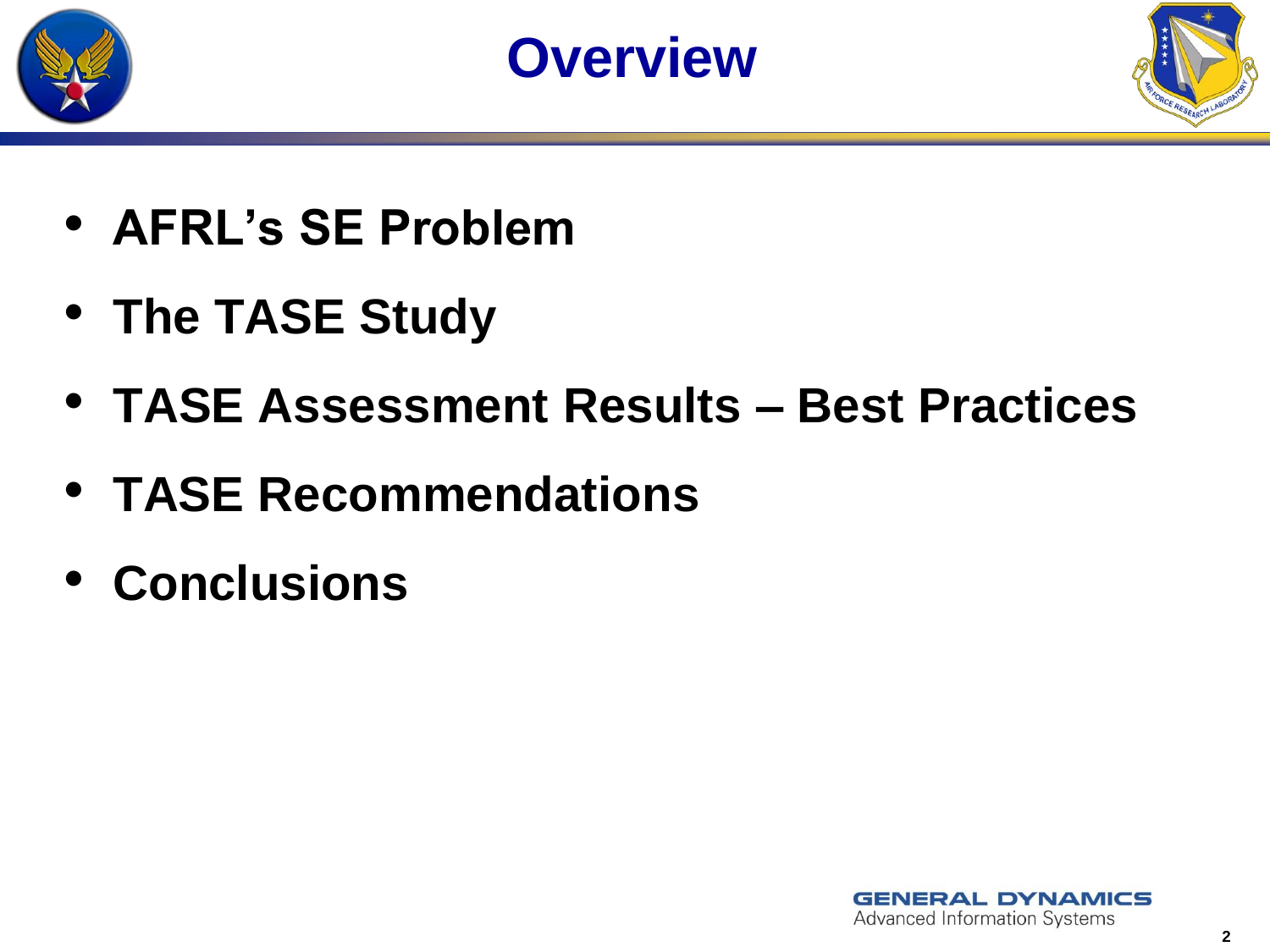



- **Technology development and maturation are a contributing element to the acquisition process**
- **Recent acquisition "failures" have resulted in an increased DoD focus on systems engineering**
- **AFRL is also being asked to do more with fewer resources**

So – why shouldn't AFRL apply systems engineering in its activities?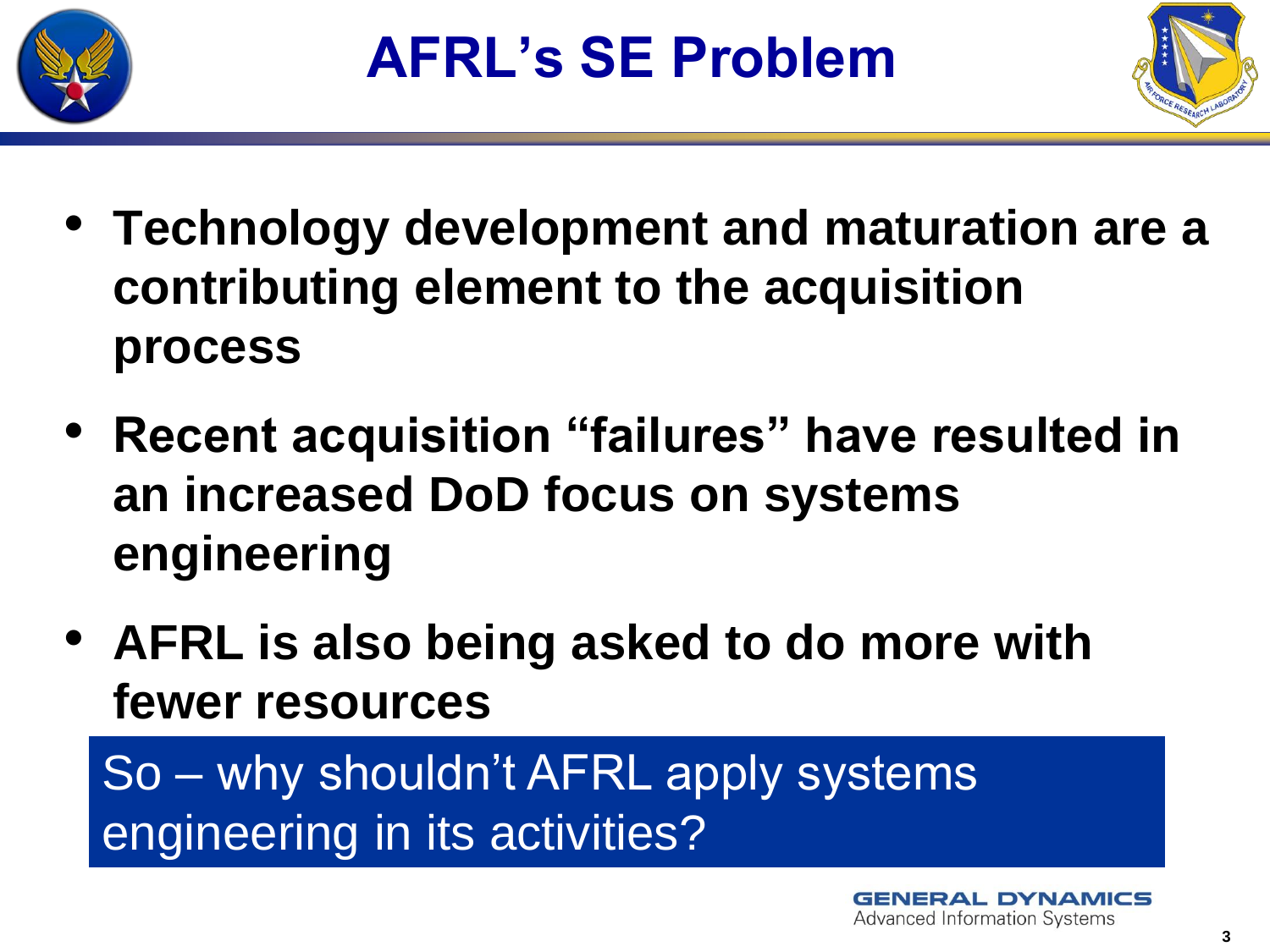



- **Because…**
	- **"SE is acquisition oriented, and we do research"**
	- **"AFRL programs are small with limited budgets, and SE adds a resource burden"**
	- **"SE focuses on customers and requirements satisfaction, and research programs don't have either"**
	- **"Structured approaches like systems engineering will stifle creativity in research"**

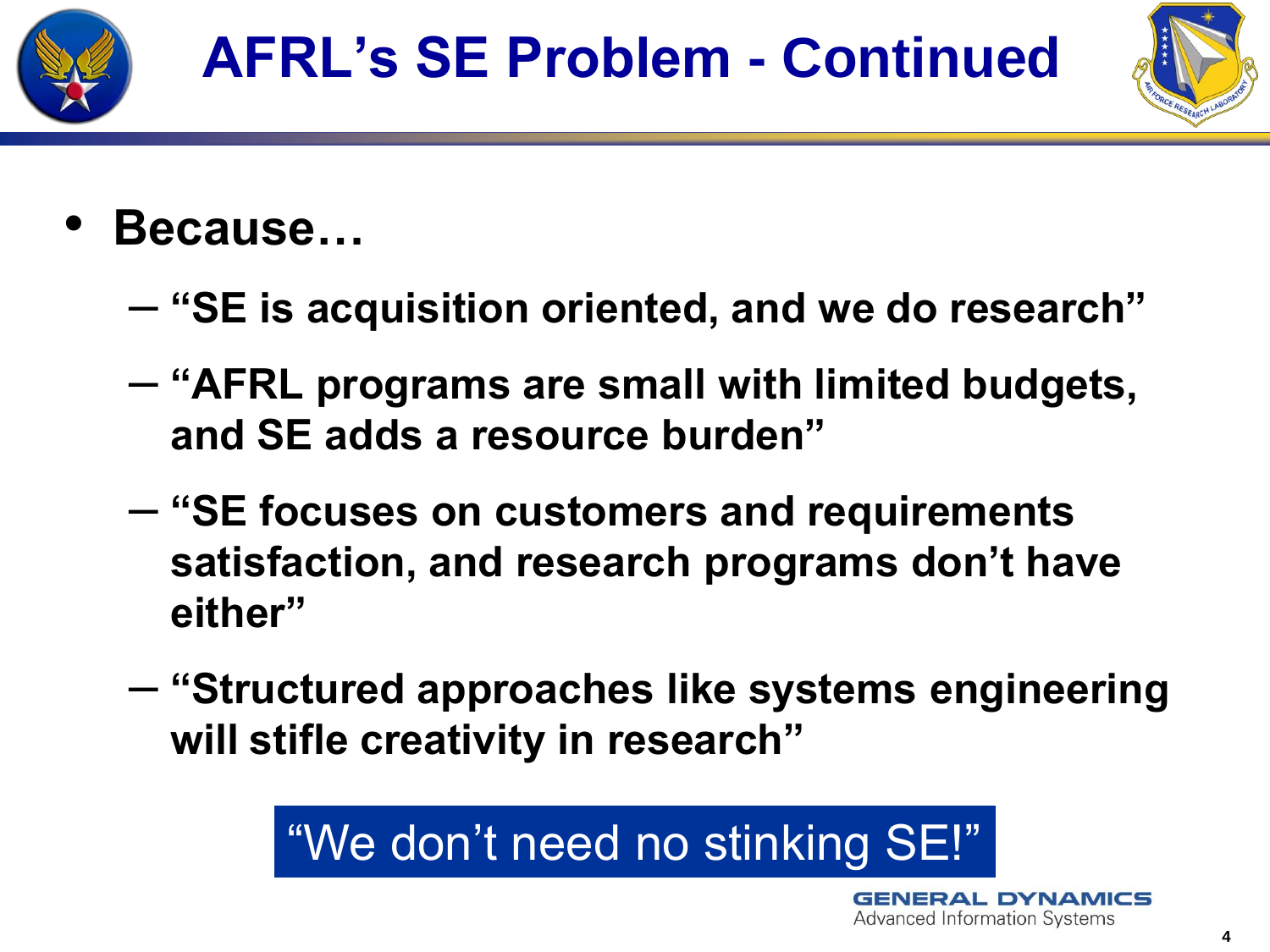



- **AFRL commissioned the Transformational Activities in Systems Engineering (TASE) study in 2006**
- **3 Phases**
	- **Assess AFRL's current SE state of practice: determine DoD/AF requirements; assess current SE policy, practices, and tools (2006)**
	- **Recommend improvements to AFRL's SE policy and practices (2007)**
	- **Implement and sustain an approved AFRL SE process (2008+)**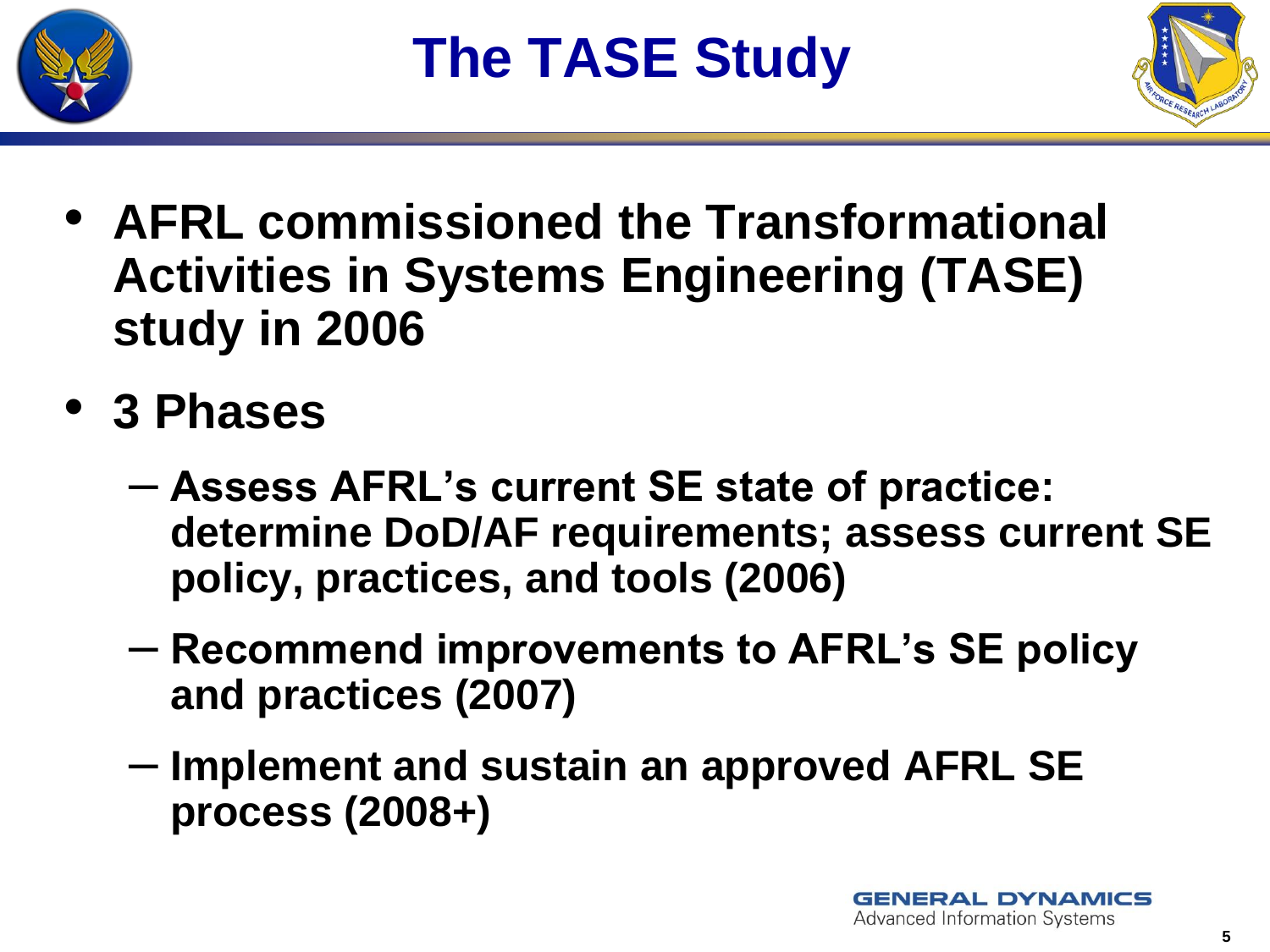



- **Assessment based on:**
	- **Review of DoD and AF SE guidance**
	- **Interviews with AFRL Advanced Technology Demonstration (ATD) and other high-priority program personnel (52 programs assessed)**
- **Facilitated by GD-AIS contractor team**
	- **5 senior systems engineers**
	- **Former Director of the AF Center for Systems Engineering**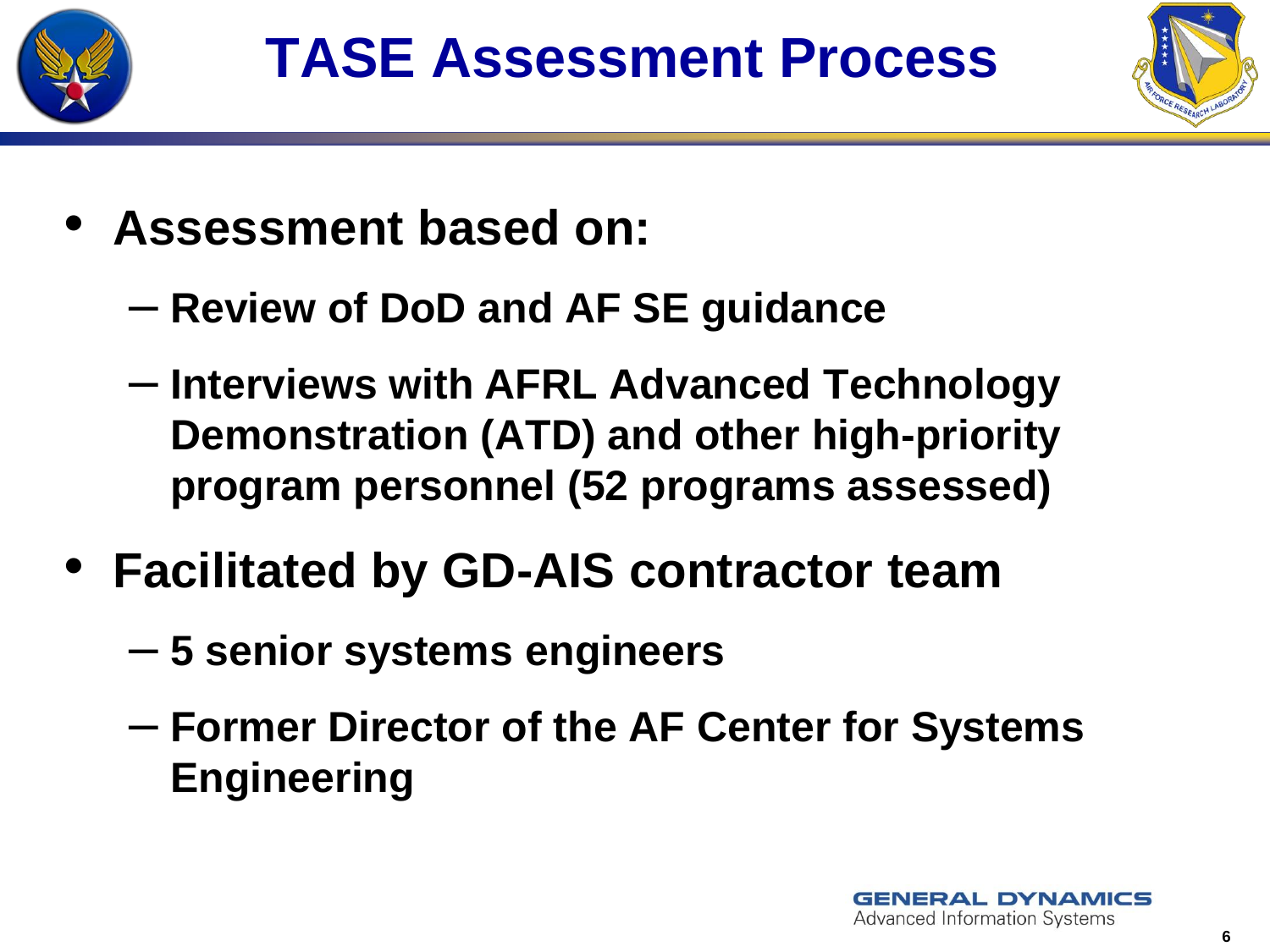



- *Intent* of DoD guidance *encourages* use of SE<br>in research activities<br>• SE was not foreign to the set of the set of SE **in research activities**
- SE was not foreign to AFRL perfolder but few programs used a full set and processes
- The S&T environment<sup>8</sup> different"
	- Variable programents
	- "Soft" <sub>fa</sub>ct<sup>o</sup> ments (aka "desirements")<br>Can<sup>eS</sup> al (vs hierarchical) relationships
	- **Collegial (vs hierarchical) relationships**
	- **Instability in customer base**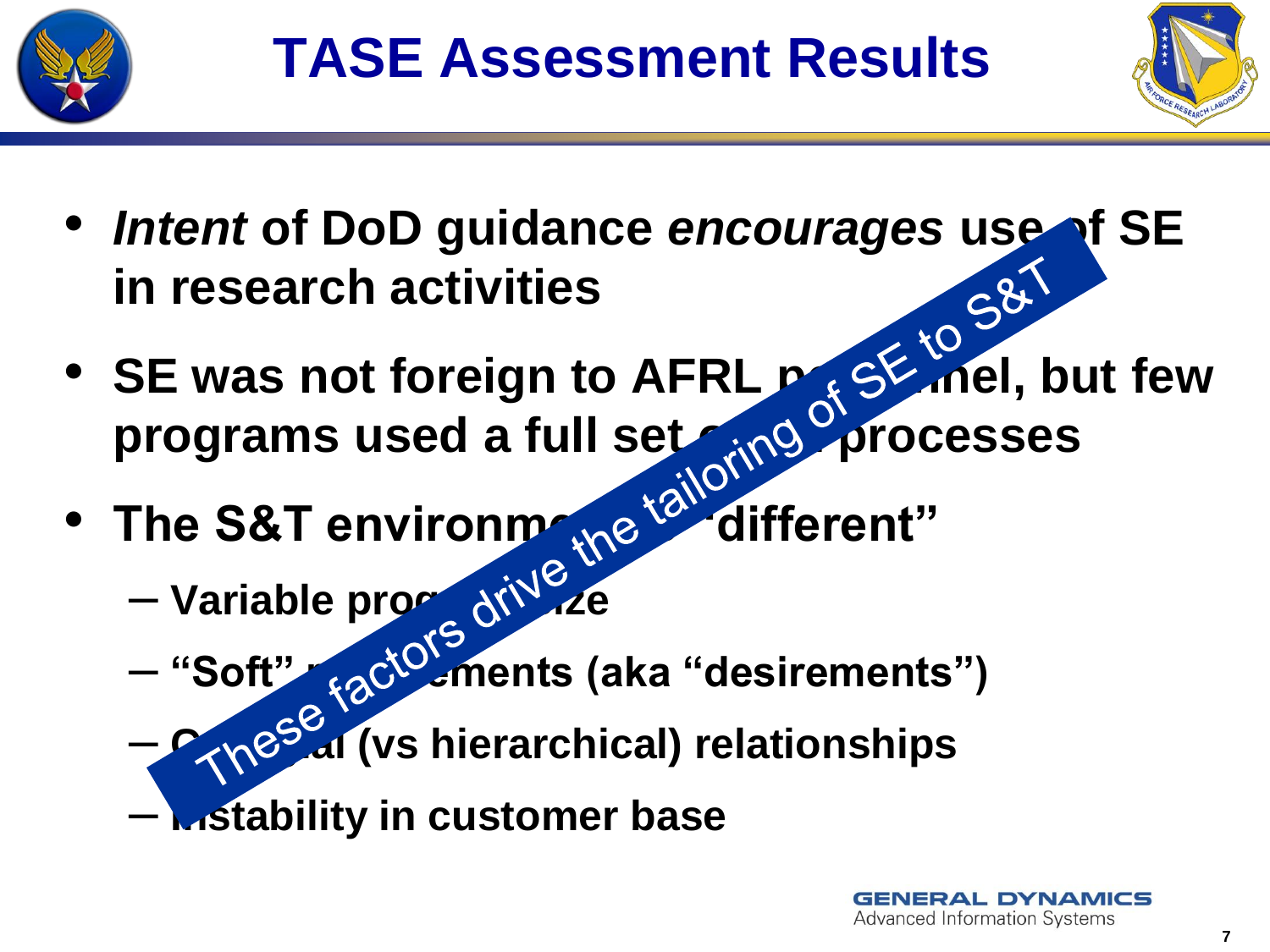



- **AFRL use of the Integrated Product and Process Development (IPPD) process**
	- **High Energy Laser on a Large Tactical Platform (HELLTP)**
	- **Next Generation Unmanned Aerial System**
	- **Multiple small programs**
- **SE Successes**
	- **Increased understanding of "customer" needs**
	- **Better focus on which technology areas to pursue**
	- **Increased potential for successful transition**

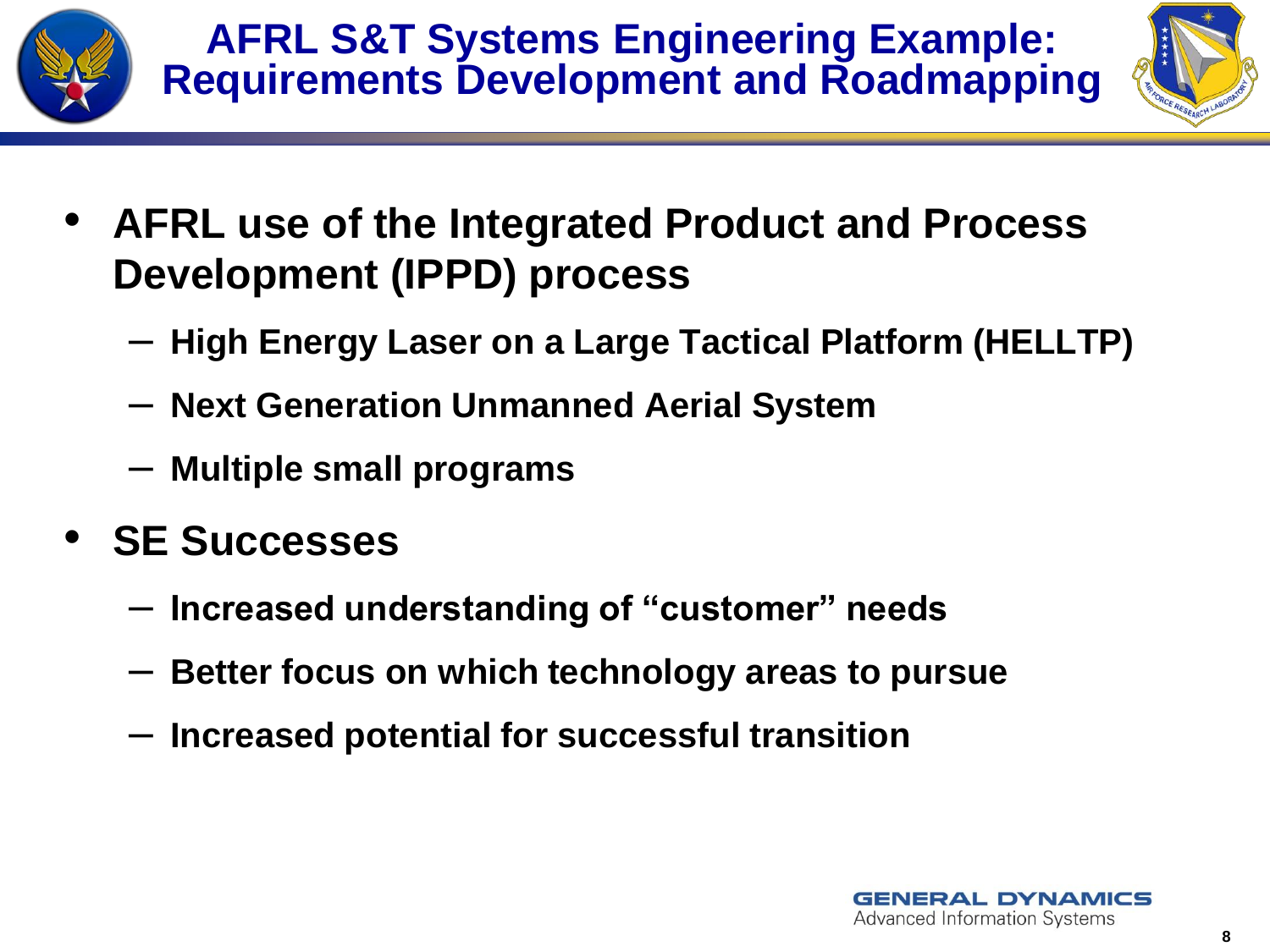



- **The Advanced Tactical Directed Energy System (ATADS) ATD used SE processes to successfully meet its program objectives**
	- **Result was up to an order of magnitude reduction in weight and cost from the existing airborne infrared countermeasures system with increased performance**
- **SE Successes:**
	- **Lab-led requirements development and management including IPT with user, PO, and contractor resulted in responsive but controlled requirements that balanced user needs with technical realities**
	- **Continuous risk management successfully responded to technology and program issues**
	- **Model-based decision analysis improved both requirements and design choices**
	- **Strong contractor SE processes, monitored by Lab managers, ensured matured technologies and integration met Lab needs**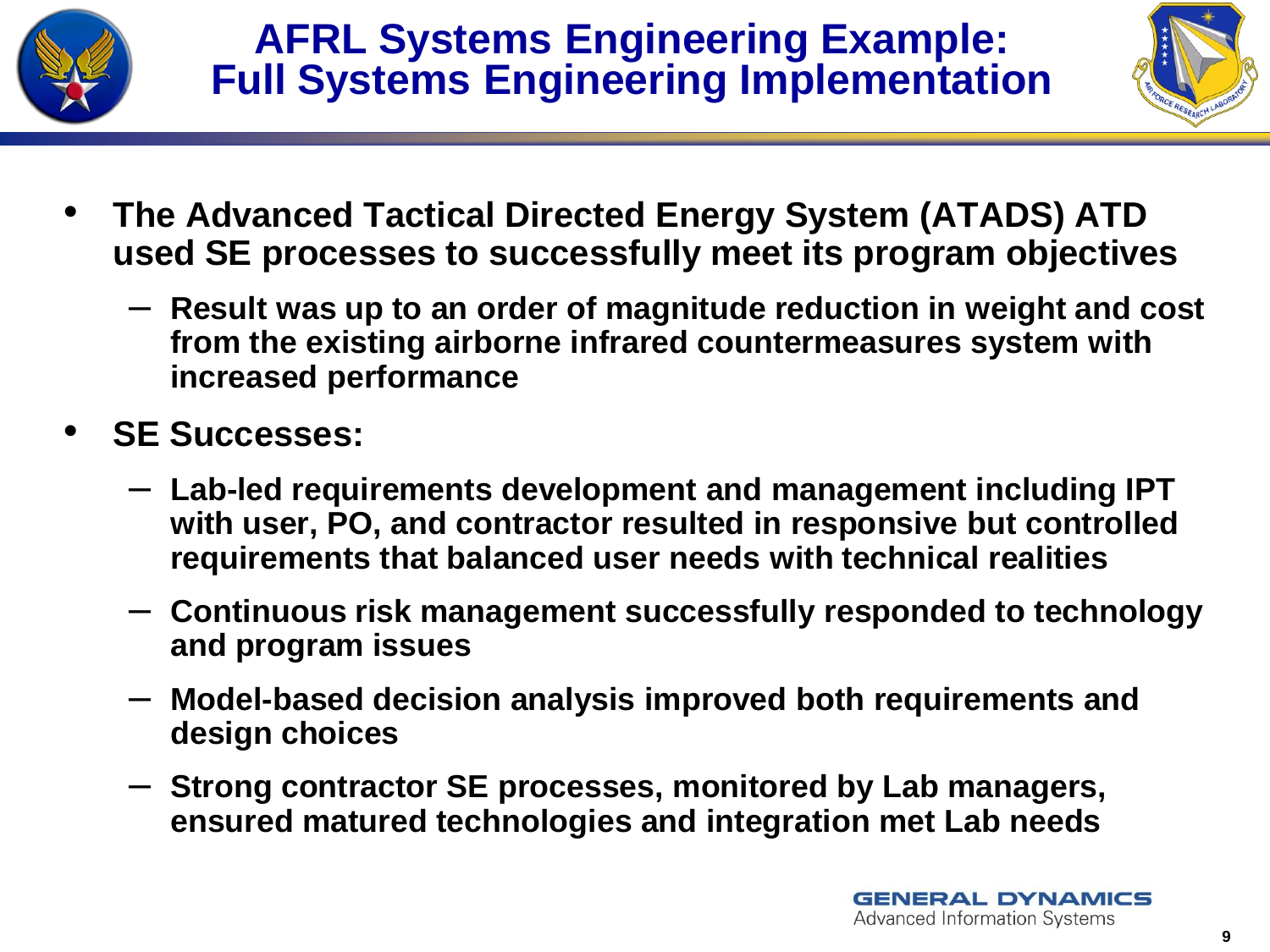



- **Requirements Development and Decision Analysis**
	- **Formal IPPD process tailored to AFRL's environment and "Standardized" between Directorates**
	- **Strong Integrated Product Teams (IPTs)**
- **Risk Management**
	- **Continuous process involving AFRL and contractor**
- **AFRL/Contractor Relationship**
	- **Strong contractor SE with AFRL understanding and oversight**
- **Senior Leadership Support**
	- **Designated Chief Engineers and SE Branches**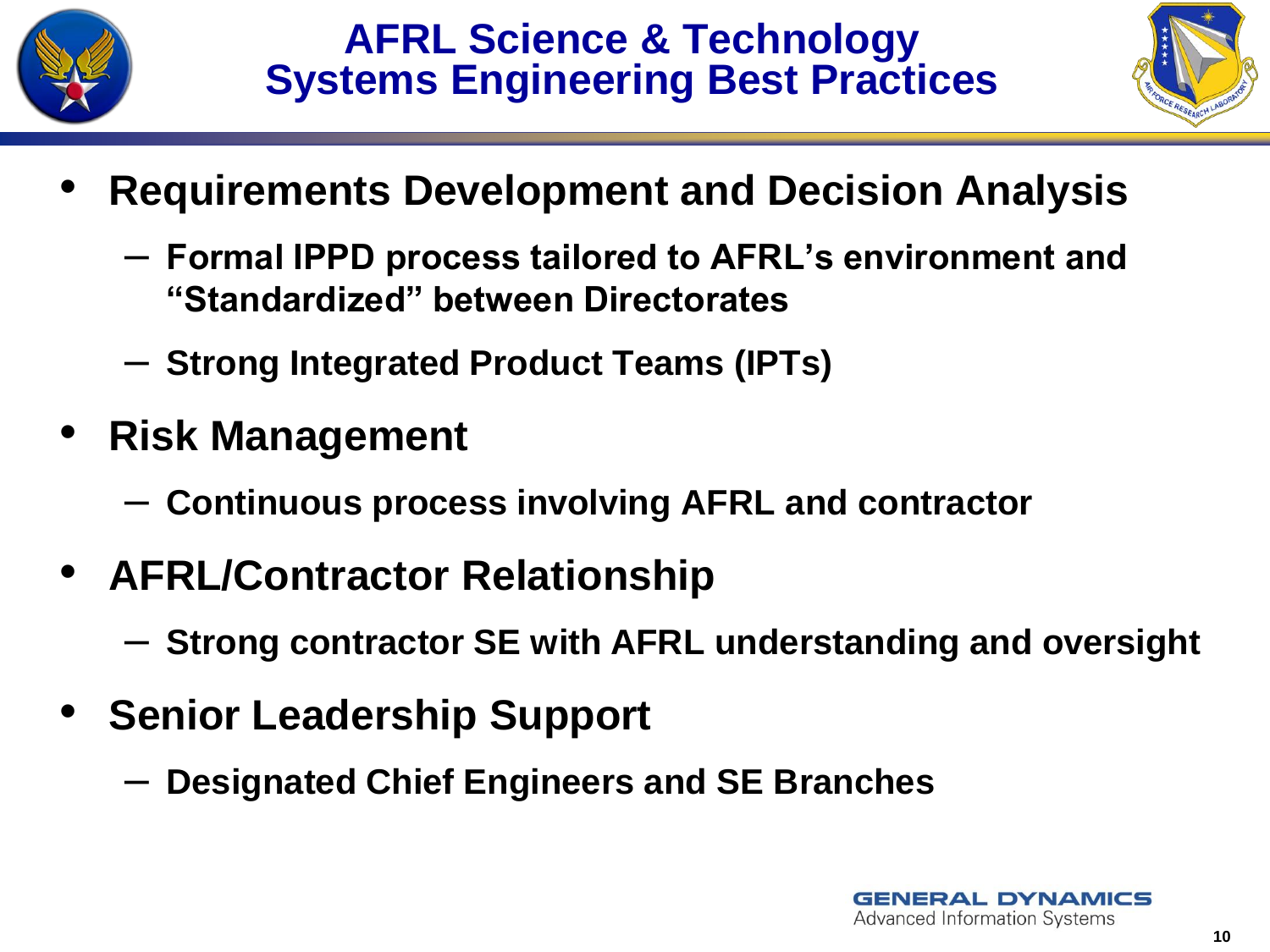

# **AFRL S&T SE Best Practice: IPPD Process**





#### **Transition Focused:**

- Measurement-based methods
- Balanced tech trades/options
- 

**GENERAL DYNAMICS Advanced Information Systems**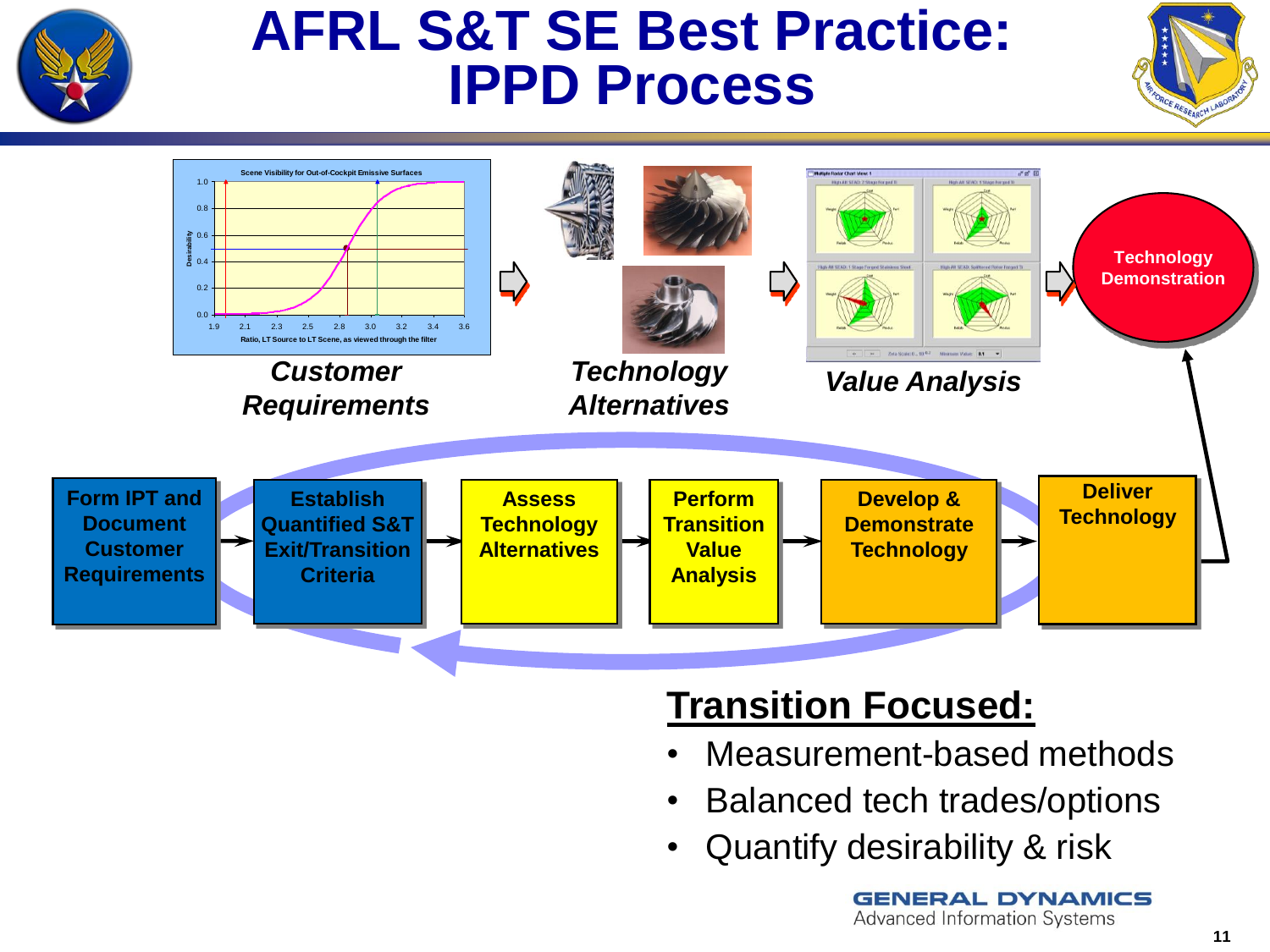





**GENERAL DYNAMICS Advanced Information Systems**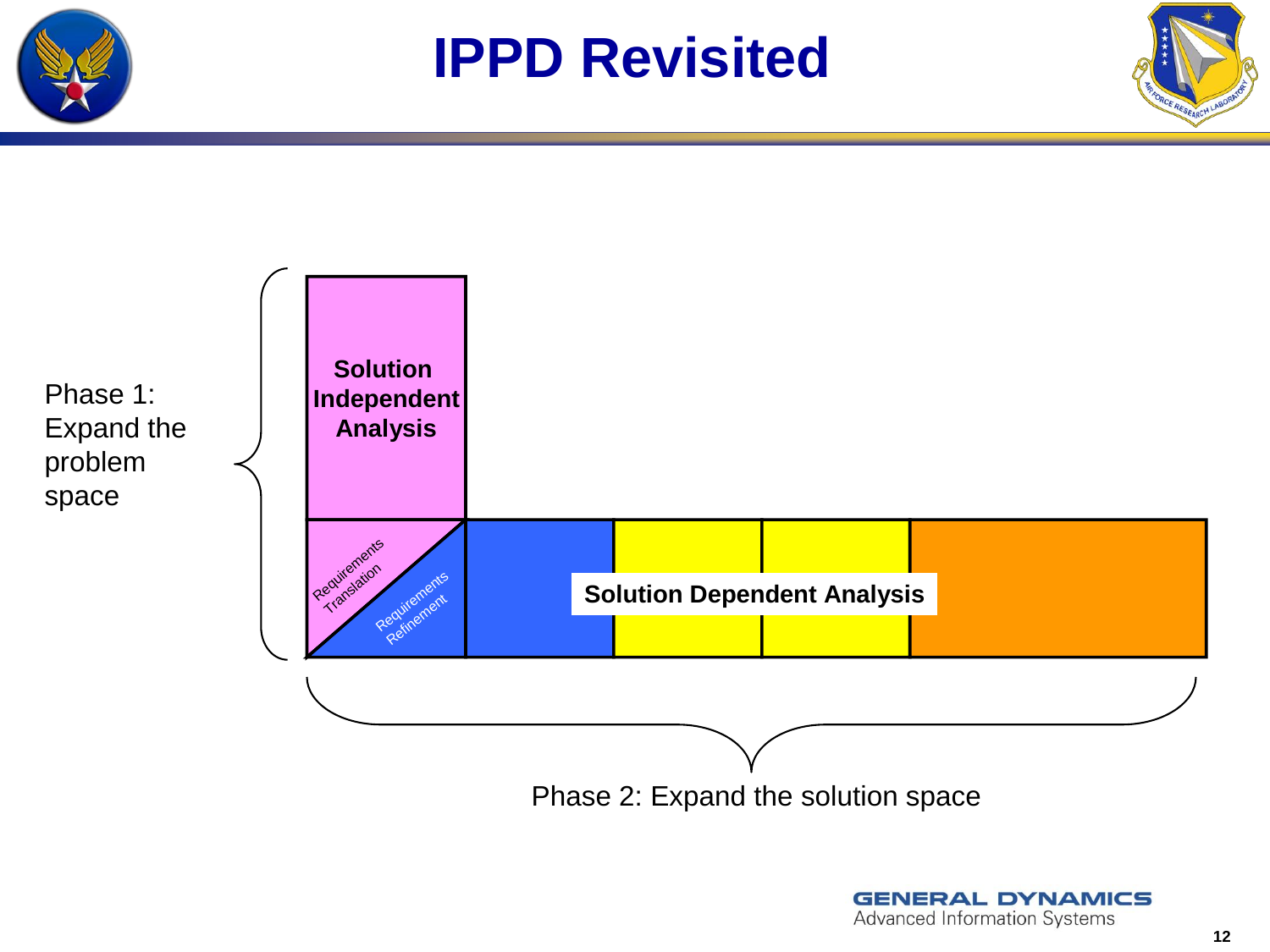

### **TASE Recommendation: Attack the Problem on 2 Fronts**



- **Cultural Change:**
	- **Build upon current SE Best Practices in AFRL**
	- **Implement a tailored, consistent, and complete SE framework that is a part of everyday operations (not a "burden")**
	- **Provide training on fundamental SE practices tailored to the research environment**
	- **Champion the S&T SE framework and supporting organization at the highest level of leadership**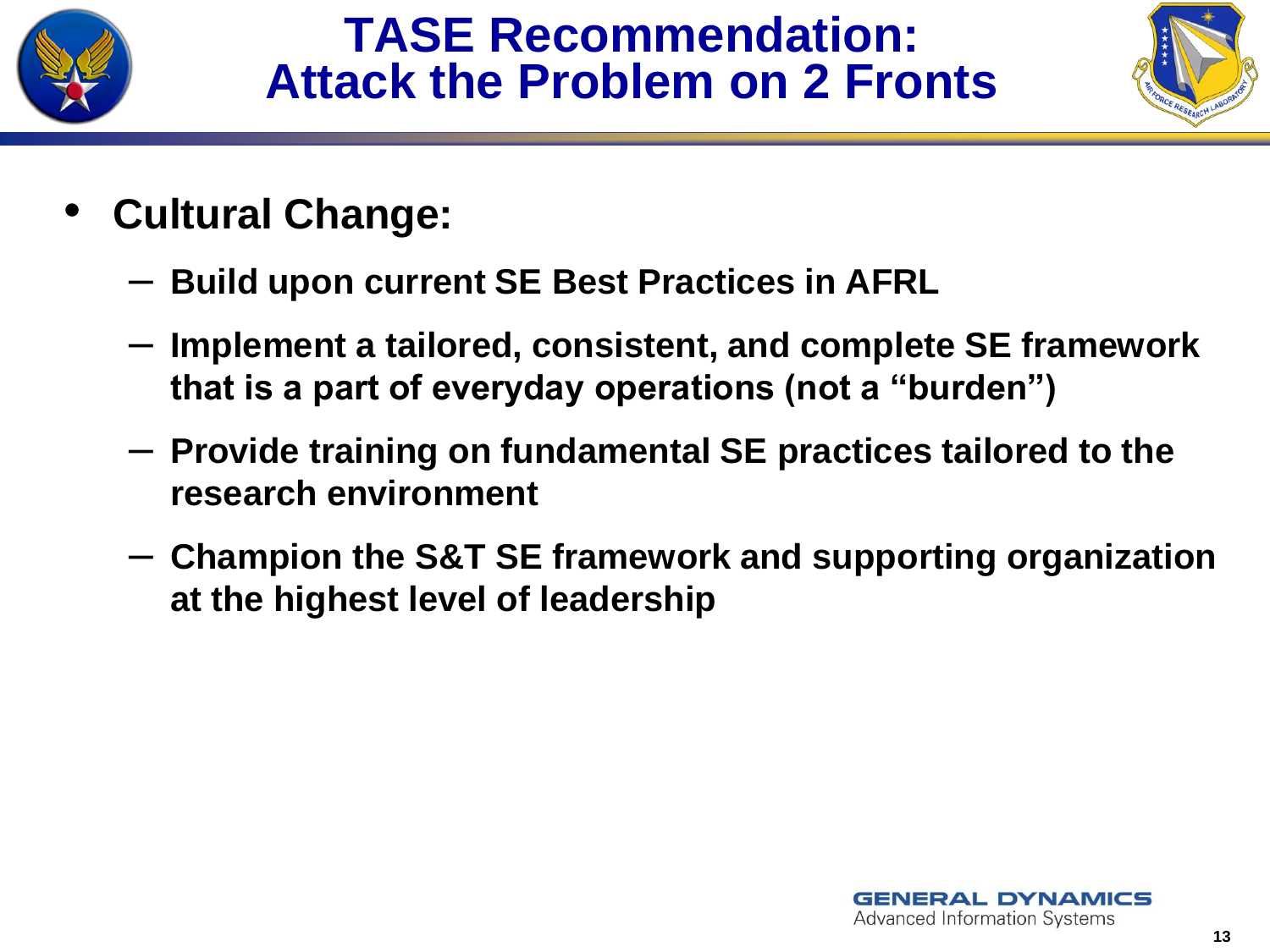

## **TASE Recommendation: Attack the Problem on 2 Fronts**



- **Cultural Change and**
- **Process Improvement:**
	- **Institute strong requirements development and decision analysis processes**
	- **Employ continuous technical management processes**
	- **Ensure AFRL technology program managers understand and have visibility into contract SE**
	- **Reduce program risk:**
		- **Foster customer intimacy, recognizing customer changes as a key factor in transition risk**
		- **Investigate technology alternatives early in the program**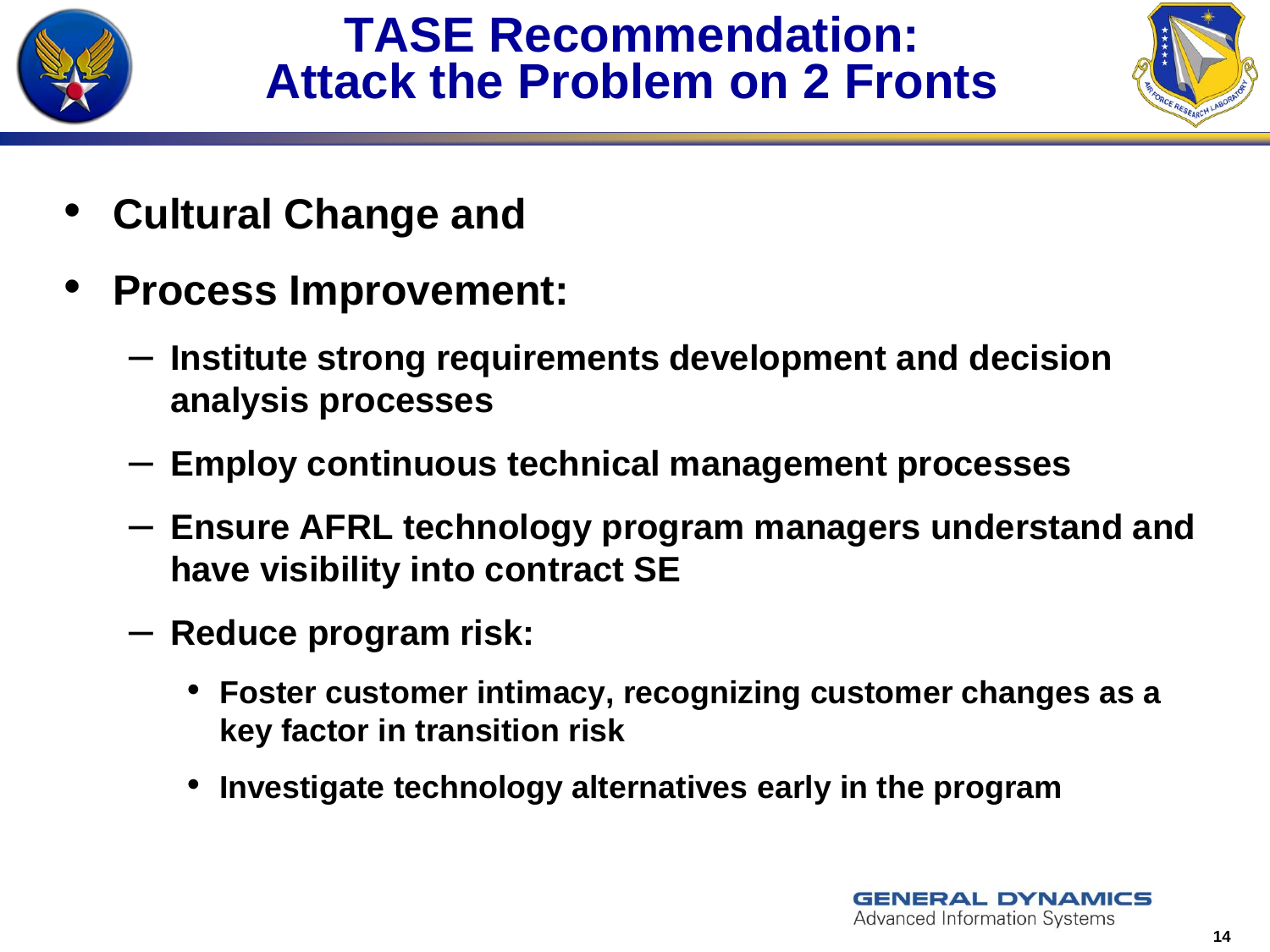



- **AFRL has discovered that Systems Engineering is a good idea for S&T work**
- **AFRL has learned that implementing SE processes must be attacked on 2 fronts: cultural change and process improvement**
- **AFRL is implementing process and culture improvement efforts base on Best Practices**